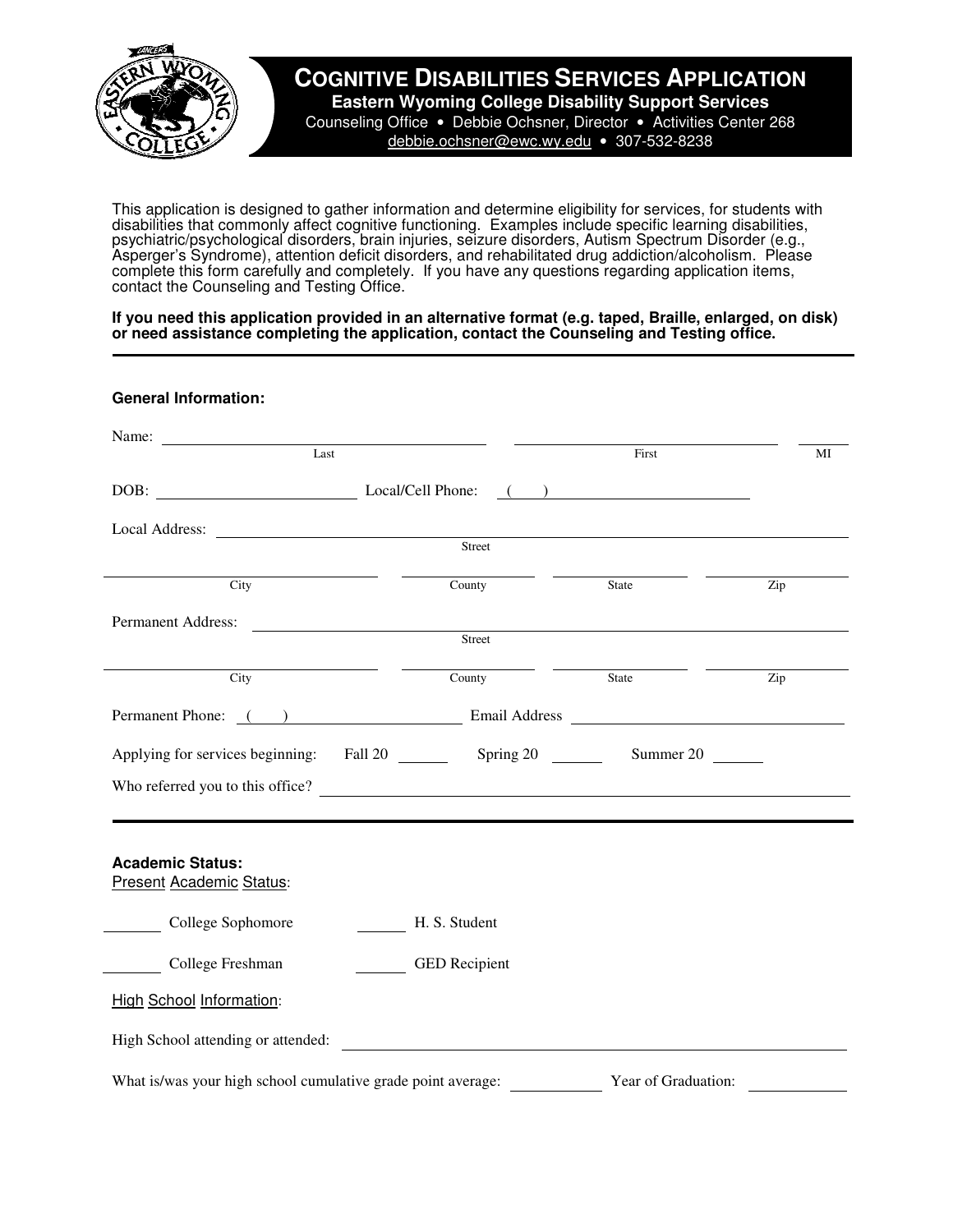## College Information:

| Current cumulative grade point average:                                                                                                                                                                                                                                                                                                                                                                                                                                                                                                                                                     | <u> Мајог: Денески мајог: Денески мајог: Денески мајог: Денески мајог: Денески мајог: Денески мајог: Денески мајог</u>                                                                                                                                                                                                                                                                                        |
|---------------------------------------------------------------------------------------------------------------------------------------------------------------------------------------------------------------------------------------------------------------------------------------------------------------------------------------------------------------------------------------------------------------------------------------------------------------------------------------------------------------------------------------------------------------------------------------------|---------------------------------------------------------------------------------------------------------------------------------------------------------------------------------------------------------------------------------------------------------------------------------------------------------------------------------------------------------------------------------------------------------------|
| Number of credits enrolled in this semester:                                                                                                                                                                                                                                                                                                                                                                                                                                                                                                                                                |                                                                                                                                                                                                                                                                                                                                                                                                               |
| <b>Transfer Student Information:</b>                                                                                                                                                                                                                                                                                                                                                                                                                                                                                                                                                        |                                                                                                                                                                                                                                                                                                                                                                                                               |
| College transferred from:                                                                                                                                                                                                                                                                                                                                                                                                                                                                                                                                                                   |                                                                                                                                                                                                                                                                                                                                                                                                               |
| <b>Agency Affiliation:</b>                                                                                                                                                                                                                                                                                                                                                                                                                                                                                                                                                                  |                                                                                                                                                                                                                                                                                                                                                                                                               |
| Do you work with:                                                                                                                                                                                                                                                                                                                                                                                                                                                                                                                                                                           |                                                                                                                                                                                                                                                                                                                                                                                                               |
| 1. Division of Vocational Rehabilitation? Yes ________ No _______                                                                                                                                                                                                                                                                                                                                                                                                                                                                                                                           |                                                                                                                                                                                                                                                                                                                                                                                                               |
| If "Yes", please note the name/phone number of your Name:                                                                                                                                                                                                                                                                                                                                                                                                                                                                                                                                   |                                                                                                                                                                                                                                                                                                                                                                                                               |
| counselor.                                                                                                                                                                                                                                                                                                                                                                                                                                                                                                                                                                                  | Phone:                                                                                                                                                                                                                                                                                                                                                                                                        |
| 2.<br>Services for the Visually Impaired? Yes No                                                                                                                                                                                                                                                                                                                                                                                                                                                                                                                                            |                                                                                                                                                                                                                                                                                                                                                                                                               |
| If "Yes", please note the name/phone number of your                                                                                                                                                                                                                                                                                                                                                                                                                                                                                                                                         | Name:                                                                                                                                                                                                                                                                                                                                                                                                         |
| counselor.                                                                                                                                                                                                                                                                                                                                                                                                                                                                                                                                                                                  | Phone:                                                                                                                                                                                                                                                                                                                                                                                                        |
| VA Vocational Rehabilitation? Yes No No<br>3.                                                                                                                                                                                                                                                                                                                                                                                                                                                                                                                                               |                                                                                                                                                                                                                                                                                                                                                                                                               |
| If "Yes", please note the name/phone number of your                                                                                                                                                                                                                                                                                                                                                                                                                                                                                                                                         | Name: $\frac{1}{\sqrt{1-\frac{1}{2}}\sqrt{1-\frac{1}{2}}\sqrt{1-\frac{1}{2}}\sqrt{1-\frac{1}{2}}\sqrt{1-\frac{1}{2}}\sqrt{1-\frac{1}{2}}\sqrt{1-\frac{1}{2}}\sqrt{1-\frac{1}{2}}\sqrt{1-\frac{1}{2}}\sqrt{1-\frac{1}{2}}\sqrt{1-\frac{1}{2}}\sqrt{1-\frac{1}{2}}\sqrt{1-\frac{1}{2}}\sqrt{1-\frac{1}{2}}\sqrt{1-\frac{1}{2}}\sqrt{1-\frac{1}{2}}\sqrt{1-\frac{1}{2}}\sqrt{1-\frac{1}{2}}\sqrt{1-\frac{1}{2}}$ |
| counselor.                                                                                                                                                                                                                                                                                                                                                                                                                                                                                                                                                                                  | Phone:                                                                                                                                                                                                                                                                                                                                                                                                        |
| Do you have an individual membership with Recording for the Blind & Dyslexic? Yes                                                                                                                                                                                                                                                                                                                                                                                                                                                                                                           | No service that the service of the series of the series of the series of the series of the series of the series of the series of the series of the series of the series of the series of the series of the series of the serie                                                                                                                                                                                |
| Are you a patron of the Utah State Library for the Blind and Physically Handicapped or any other such regional                                                                                                                                                                                                                                                                                                                                                                                                                                                                              |                                                                                                                                                                                                                                                                                                                                                                                                               |
| <b>Disability Information:</b>                                                                                                                                                                                                                                                                                                                                                                                                                                                                                                                                                              |                                                                                                                                                                                                                                                                                                                                                                                                               |
| To determine your eligibility for services from EWC DSS, this application must be accompanied by<br>documentation which includes a diagnosis of the condition you indicated and the extent to which<br>the condition limits major life activities, such as learning, seeing, hearing, breathing, walking,<br>speaking, caring for one's self, performing manual tasks, or working. It would also be helpful to<br>receive copies of reports which reflect the kind of services or accommodations which have been<br>provided or recommended to date. See enclosed Documentation Guidelines. |                                                                                                                                                                                                                                                                                                                                                                                                               |
| Type of Disability:                                                                                                                                                                                                                                                                                                                                                                                                                                                                                                                                                                         |                                                                                                                                                                                                                                                                                                                                                                                                               |
| Specific Learning Disability (please describe)                                                                                                                                                                                                                                                                                                                                                                                                                                                                                                                                              |                                                                                                                                                                                                                                                                                                                                                                                                               |

Seizure Disorder

 $\sim$ 

Attention Deficit Disorder or Attention Deficit/Hyperactivity Disorder

Brain/Head Injury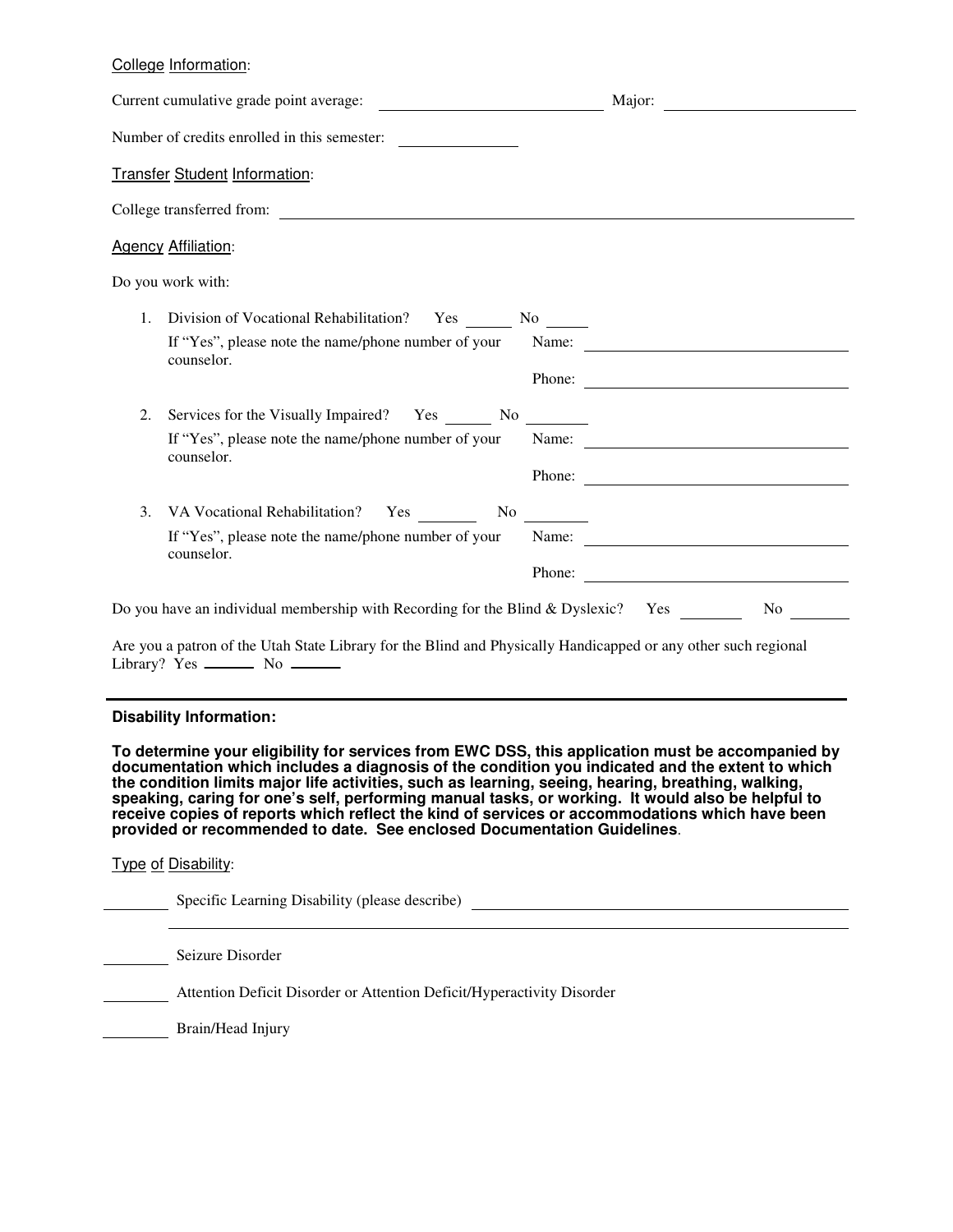Psychiatric/Psychological Disorder (please describe)

|         | Rehabilitated Drug Addiction                                                                                                                                       |  |
|---------|--------------------------------------------------------------------------------------------------------------------------------------------------------------------|--|
|         | Alcoholism                                                                                                                                                         |  |
|         | Autism Spectrum Disorder (e.g., Asperger's Syndrome)                                                                                                               |  |
|         | Other<br><u> 1980 - Johann John Stone, markin fan de Amerikaansk kommunent fan de Amerikaansk kommunent fan de Amerikaans</u>                                      |  |
|         | To assist our understanding of how your disability affects you in the academic environment, please check those<br>items that apply to you:                         |  |
|         | Reading printed materials is affected by my disability.                                                                                                            |  |
|         | I have difficulty understanding and remembering printed materials                                                                                                  |  |
|         | I have difficulty understanding and remembering materials presented orally.                                                                                        |  |
|         | Spelling is a challenge for me because of my disability.                                                                                                           |  |
|         | Writing papers/essays is difficult because of my disability.                                                                                                       |  |
|         | Basic math processes are difficult to master because of my disability.                                                                                             |  |
|         | I am easily distracted or have a short attention span.                                                                                                             |  |
|         | Presenting verbal (oral) reports or reading aloud is more difficult because of my disability.                                                                      |  |
|         | I have difficulty talking about or explaining my disability to people who need to know this information.                                                           |  |
|         | Coordination (gross motor skills) are affected by my disability.                                                                                                   |  |
|         | Coordination (fine motor skills) are affected by my disability.                                                                                                    |  |
| success | Are you currently taking medications? Yes ______ No _____ Possible side effects that could affect academic                                                         |  |
|         | What accommodations do you anticipate needing to ensure equal access to EWC's programs and services?                                                               |  |
|         | Printed material in alternative format (e.g. electronic text, digitally recorded materials, etc.)                                                                  |  |
|         | Test Taking Accommodations (e.g. extended time, 'scanned and read' exams, use of a computer, use of a<br>scribe, enlarged tests, etc.)                             |  |
|         | Volunteer Note-takers.                                                                                                                                             |  |
|         | Orientation to Adapted Computers (e.g. screen readers, voice input systems, 'scan and read' programs,<br>screen enlargement software, alternative keyboards, etc.) |  |
|         | CD Player Loan (for use with RFB&D disks)                                                                                                                          |  |
|         | <b>Assistive Listening Systems</b>                                                                                                                                 |  |
|         | Advocacy Services with Instructors or other campus programs                                                                                                        |  |

Written assignment (in class) accommodations.